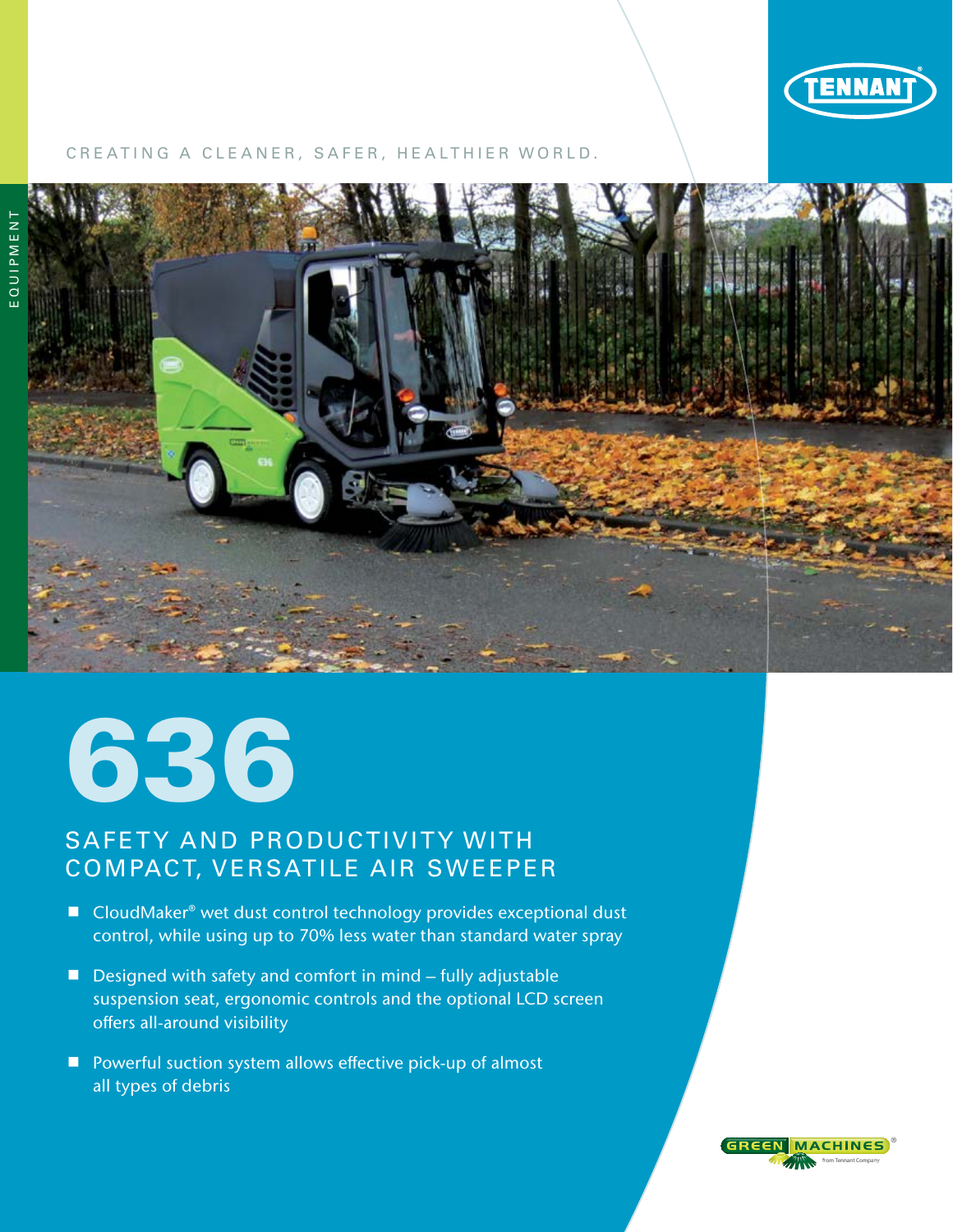# OUTSMART DUST AND DEBRIS WITH THE VERSATILE 636 AIR SWEEPER



Let your public space speak for itself. The 636 makes a positive impression in congested downtown spaces, parking decks, or any outdoor area where a professional sweeping job is required.

### INNOVATIVE DUST CONTROL

Exposure to fine dust particle pollution has been linked to a variety of health problems and is a pressing issue given today's environmental concerns. The 636 air sweeper captures fine dust particulates while using up to 70% less water than traditional street sweepers, thanks to its three-stage dust filtration system and CloudMaker® wet dust control technology.

### SOLID CONSTRUCTION

With stainless steel and other high quality, non-corroding materials, the 636 is built to last. Its fully independent suspension system ensures a smooth ride through a variety of rough outdoor surfaces.

## SPEEDY AND PRODUCTIVE

Operators arrive at the job quickly and safely thanks to the 636 rapid 20 mph / 32 km/h transport speed, stabilizing Vari-track™ extendable front track, and transmission with 4-wheel drive. At work, adjustable brush pressure allows easy pick-up of wet and dry debris of almost any size and substance. The debris then goes directly into the hopper, thanks to the straight suction tube which limits the risk of tube blockage. With a cyclone effect inside the hopper, debris is compacted effectively which helps to reduce the number of dump-cycles during a working shift.

#### ENHANCED VISIBILITY

The 636 provides increased visibility during the day and at night with standard LED rear lights, side indicators and working lights. Front headlights are also available as an LED option.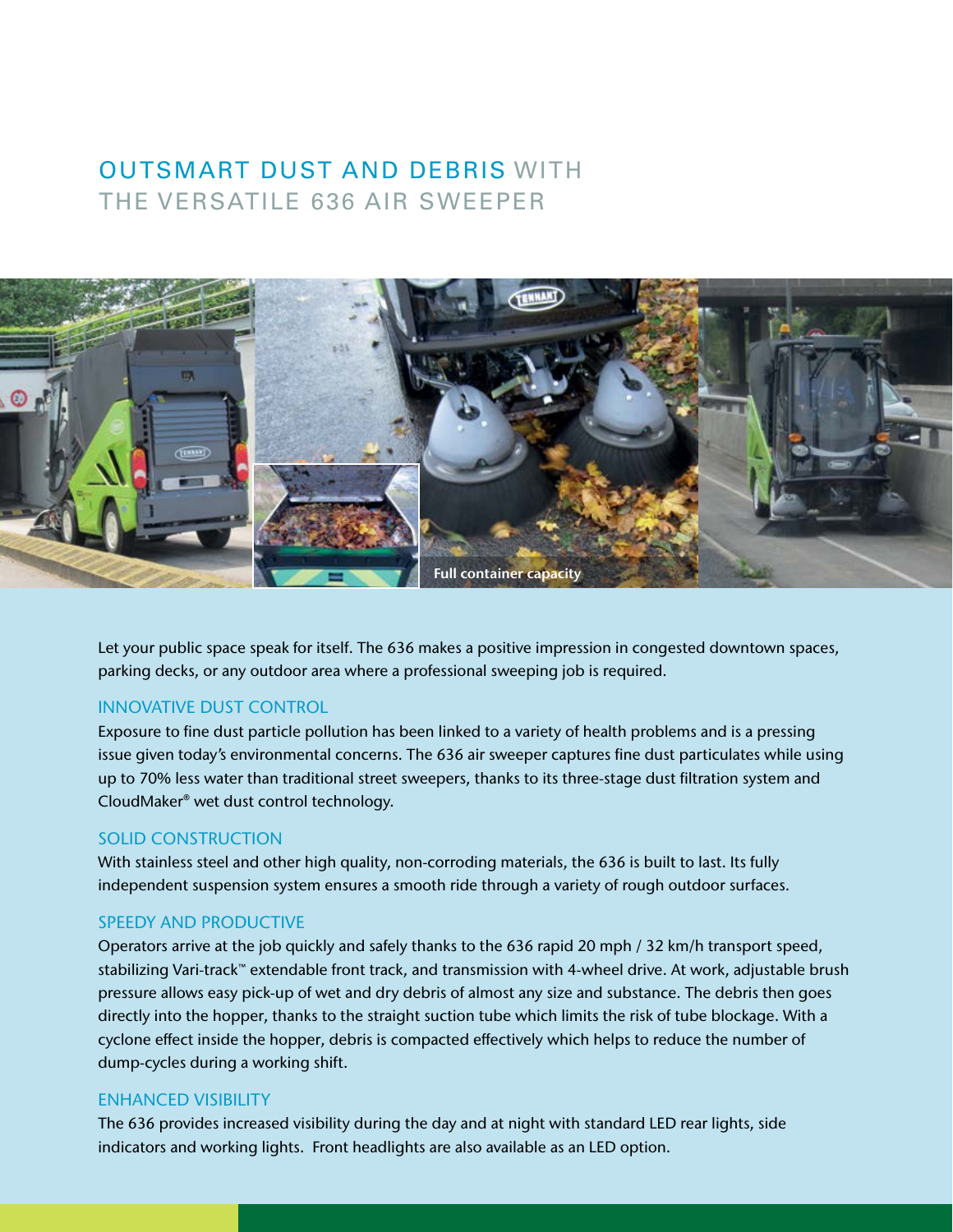## INSIDE THE





Machine Management Module CloudMaker® Wet Dust Control Adjustable Brush Controls Radio and optional LCD Screen